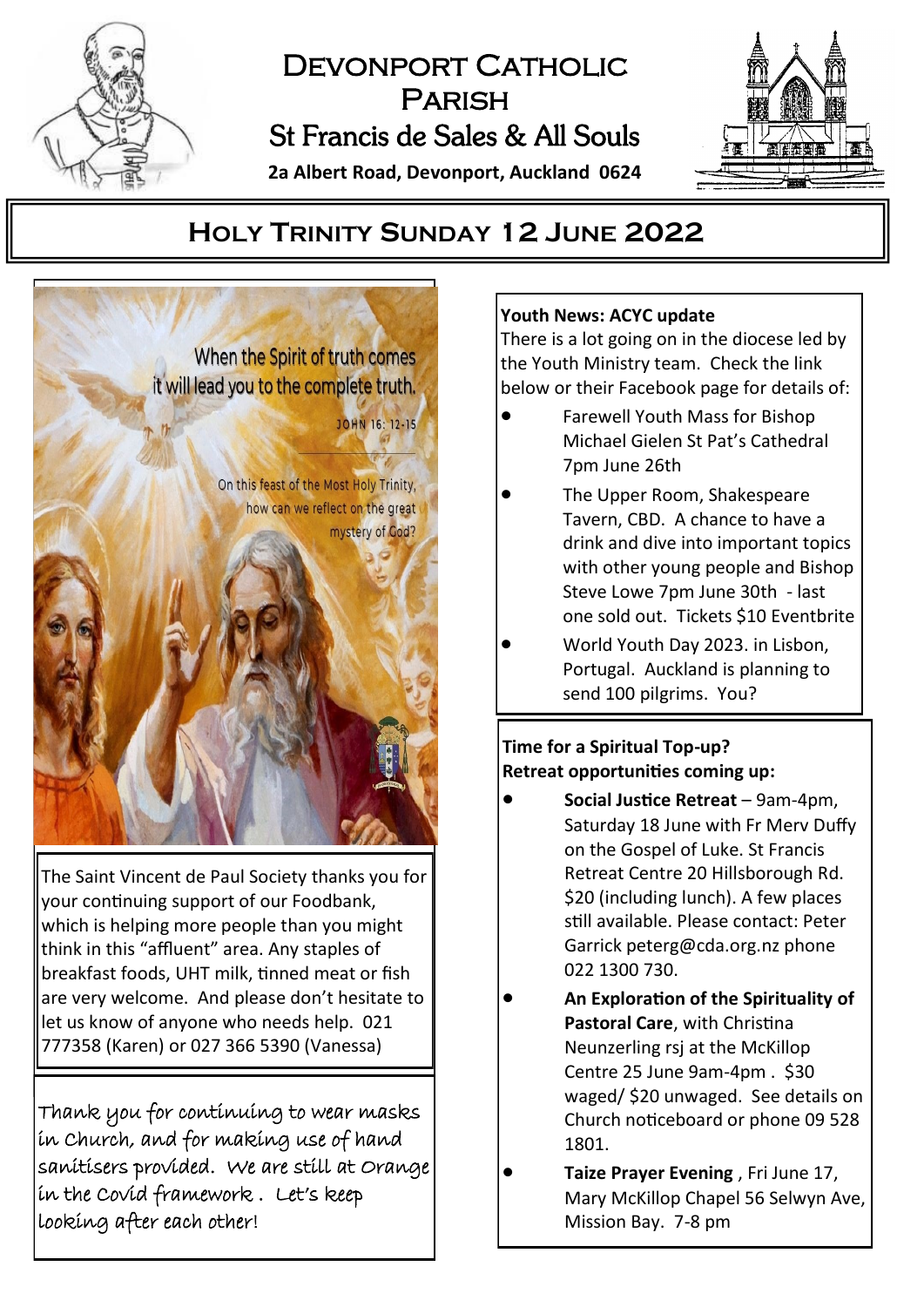The mystery of the Trinity can be approached as a theological conundrum or as an adventure in faith. The word of God invites us to take the latter route. The readings for the day help us to retrace some of

the steps taken by our forebears in faith as they were led to discover Father, Son and Spirit communing in the one Godhead and enfolding the whole of creation in their love.

#### **TRINITY SUNDAY**

*Glory To The Father, The Son, And The Holy Spirit*

**Proverbs 8:22-31** Before the earth came into being, Wisdom was born **Psalm 9:** O Lord our God. How wonderful your name in all the earth. **Romans 5:1-5** To God, through Christ, in the love poured out by the Spirit **John 16:12-15** Everything the Father has is mine; all the Spirit tells you will be

taken from what is mine.

**The Most Holy BODY & BLOOD of Christ** *19 June*

*The Priesthood Of Melchizedek*

**Genesis 14:18-20** He brought bread and wine.

**Psalm 110: You are a priest forever, a priest like Melchizedek of old.**

**1Corinthians 11:23-26** Every time you eat this bread and drink this cup, you are proclaiming the Lord's death.

**Luke 9:11-17** They all ate as much as they could.

| Ministries                             | Sat 11 June           | Sunday 12 June       |
|----------------------------------------|-----------------------|----------------------|
| <b>Welcome/Prayers of Intercession</b> | Clive Sinclair        | Yem Braid            |
| Ministers of the Word                  | Kath Petrie           | Linda Lampen-Smith   |
|                                        |                       | Denise O'Shaughnessy |
| Ministers of Communion                 | Riaan Blom            | <b>Iain Gillijes</b> |
|                                        | Sat 18 June           | Sunday 19 June       |
| <b>Welcome/Prayers of Intercession</b> | Shawn Pearce-Blom     | Linda Lampen-Smith   |
| Ministers of the Word                  | Kath Petrie           | Vanessa Baldey       |
|                                        | <b>Robert Mannion</b> | Kate Kearins         |
| Ministers of Communion                 | Lisa Mannion          | Julia McFadden       |

#### **PRAYER @HOME Some Useful Links**

**[www.aucklandcatholic.or](http://www.aucklandcatholic.org.nz) [g.nz](http://www.aucklandcatholic.org.nz)** Diocesan webpage updated daily with links to

**Dove Fellowship for example 2** *secretariat@nzcbc.org.nz* **Women Wed 15 June St Thomas More Glenfield. Topic: Be His Light Scripture: 2 Cor 4:5-6 Speaker: Judy Olsen All welcome. For Info contact Sylvia 021 08822990 Please wear a mask**

**NZ Catholic Bishops stand in solidarity with Christians in Nigeria following massacre on Pentecost Sunday.** Unidentified armed men attacked during Mass, killing 50 parishioners and wounding many more - a shocking tragedy in what is the normally peaceful south-western part of Nigeria. We pray, along with Pope Francis, for peace in that country and conversion of heart for those blinded by hatred.

## **HOLY LAND TOUR - JAN 2023 COVERING JORDAN, ISRAEL AND EGYPT**

13 Days including ancient history of Petra, Jordan, Jesus' hometown of Nazareth, a boat ride on the Sea of Galilee, exploration of the Old City of Jerusalem, celebration of Communion at the Garden Tomb, Pyramids and Sphinx in Giza. Contact details & full itinerary: Alfred Luther Email : [cnztours18@gmail.com](mailto:cnztours18@gmail.com) or Mobile: 0210749676

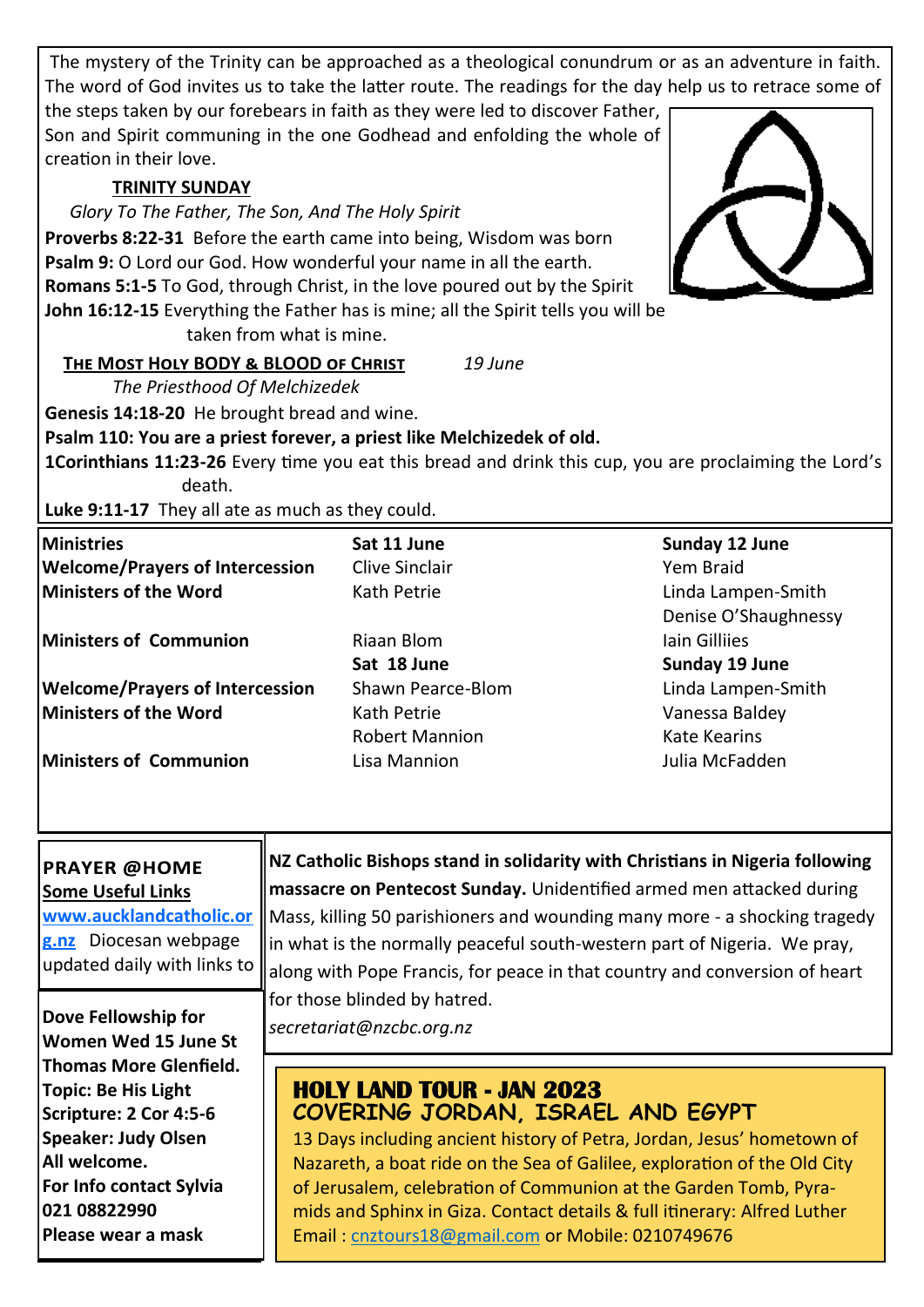## **Diocesan Notices**

**Rosary Workshop** –Learn about the history, the prayers and the mysteries of the Rosary, with hands-on teaching to make your own Rosary – Sunday 2pm – 4pm (\$15 pp per session includes all rosary making materials and afternoon tea) Sun 26 June. Venue: St Francis Retreat Centre. Contact [rosaryworkshopnz@gmail.com](mailto:rosaryworkshopnz@gmail.com) to register or for more info.

## **Volunteers Catechists Children's Sacramental Programs**

We wish to cordially invite you to **a ½ day retreat on Saturday 9th of July 2022 from 9am to** 

**12:30pm** In our time we will look at resources. share some morning tea together, pray and be refreshed by the Holy Spirit. Please register with Deacon Steve on [stephenf@cda.org.nz](mailto:stephenf@cda.org.nz) or call on 021439407

## **The Human Promotion Team invite you to join with us as we pray for the vulnerable children in**

**NZ.** See link below to join us or you can go to CHARIS Facebook Page and just click on link, which will be easier. If you cannot join us on zoom, please pray for this intention at home or in your prayer groups. Contact: Josephine 0273674453

**Wednesday 15th June 2022, 7.30pm** [https://](https://us02web.zoom.us/j/89210259901?pwd=OFd4UlpDbGNlUFhVYWREemp6NXE1dz09) [us02web.zoom.us/j/89210259901?](https://us02web.zoom.us/j/89210259901?pwd=OFd4UlpDbGNlUFhVYWREemp6NXE1dz09) [pwd=OFd4UlpDbGNlUFhVYWREemp6NXE1dz09](https://us02web.zoom.us/j/89210259901?pwd=OFd4UlpDbGNlUFhVYWREemp6NXE1dz09) Meeting ID: 892 1025 9901 Passcode: 15June2022<https://www.facebook.com/charis.nz>

**The latest issue of our Holy Cross Seminary's newsletter is available in PDF format.** Articles include an amusing look by Bishop Emeritus Pat Dunn at Jesus's sense of humour; an introduction to Fr David Dowling, the seminary's new Human Formator; an update on the seminary's remedial work; and the thoughts of Emilio Capin, Wellington Archdiocese third-year seminarian. Read your copy: [https://www.catholic.org.nz/](https://www.catholic.org.nz/assets/May-2022-HCS-Newsletter.pdf) assets/May-2022-HCS-[Newsletter.pdf](https://www.catholic.org.nz/assets/May-2022-HCS-Newsletter.pdf)

**Full-time Liturgy and Ministry Coordinator**  Wanted [www.aucklandcatholic.org.nz](http://www.aucklandcatholic.org.nz) – Diocesan Services – Staff Vacancies



St Leo's Catholic School Kindness | Confidence | Integrity | Excellence

Nga mihi nui kia koutou and a warm St Leo's greeting to you all

#### **School Mass**

On Thursday St Leo's celebrated their first Mass of the year. The theme of the Mass was Come, Holy Spirit which aligned well with the Pentecost celebration. The students showed reverence and sang beautifully during the Mass. We were reminded that the Holy Spirit gives us the courage to answer Jesus' call, to do what God asks of us even when it is difficult. We each answer that call in a different way, but the Holy Spirit helps and guides us along the way.

### **Cross Country**

A small group represented the school at the Peninsula cross country on the 8th of June. Congratulations to Lucetta Thomas Cheng who came first in her race.



## **Thrill Zone Technology Experience**

The Years 3-6 students took part in a technology challenge and had an awesome time problem solving using their mathematical and technological skills. It was really good to see the students collaborating and supporting each other to achieve their goals.

God Bless Vimi Chandra, Principal